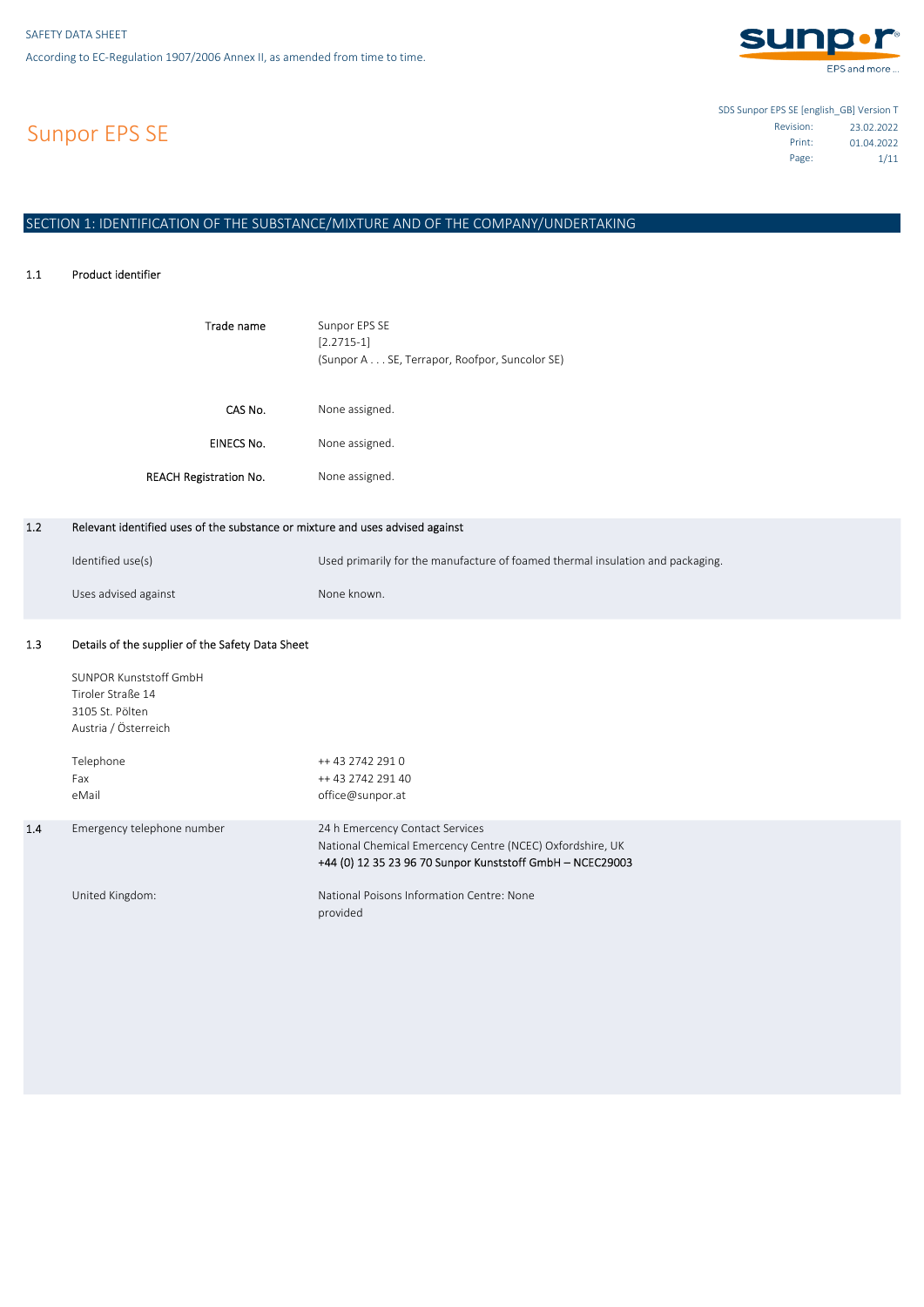According to EC-Regulation 1907/2006 Annex II, as amended from time to time.

SDS Sunpor EPS SE [english\_GB] Version T

Revision: 23.02.2022

# SECTION 2: HAZARDS IDENTIFICATION

**sunp.r** EPS and more ...

Page: 2/11

# 2.1 Classification of the substance or mixture

|                   | Regulation (EC) No. 1272/2008 (CLP)   | None assigned.                                                                                                                                                                                                                                |
|-------------------|---------------------------------------|-----------------------------------------------------------------------------------------------------------------------------------------------------------------------------------------------------------------------------------------------|
|                   | 2.2 Label elements                    | According to Regulation (EC) No. 1272/2008 (CLP)                                                                                                                                                                                              |
|                   | Trade name                            | Sunpor EPS SE                                                                                                                                                                                                                                 |
|                   | Hazard Pictogram                      | None.                                                                                                                                                                                                                                         |
|                   | Signal word(s)                        | None.                                                                                                                                                                                                                                         |
|                   | Hazard statement(s)                   | None.                                                                                                                                                                                                                                         |
|                   | Precautionary statement(s)            | None.                                                                                                                                                                                                                                         |
|                   | Self assessed precautionary statement | P210: Keep away from heat, sparks, open flame, hot surfaces - No smoking.<br>P233: Keep container tightly closed.<br>P243: Take precautionary measures against static discharge.<br>P403 + P235: Store in a well-ventilated place. Keep cool. |
| 2.3 Other hazards |                                       | May cause some eye irritation which should cease after removal of the product. May form flammable/explosive<br>vapour-air mixture.                                                                                                            |

# SECTION 3: COMPOSITION/INFORMATION ON INGREDIENTS

### 3.2. Mixtures

Mixtures based on: polystyrene (CAS No. 9003-53-6), propellant, polymeric flame-proofing agent

EC Classification No. 1272/2008

| Hazardous ingredient(s)                     | %W/W  | CAS No.        | EC No.          | <b>REACH Registration No.</b> | Hazard pictogram(s) and Hazard Codes                                                                           |
|---------------------------------------------|-------|----------------|-----------------|-------------------------------|----------------------------------------------------------------------------------------------------------------|
| Pentane                                     | < 5.5 | $109 - 66 - 0$ | 203-692-4       | 01-2119459286-30              | Flam. Lig. 1, H224<br>STOT SE 3, H336<br>Asp. Tox. 1, H304<br>Aquatic Chronic 2, H411                          |
| 2-Methylbutane (isopentane)                 | < 1.5 | 78-78-4        | $201 - 142 - 8$ | 01-2119475602-38              | Flam. Lig. 1, H224<br>STOT SE 3, H336<br>Asp. Tox. 1, H304<br>Aquatic Chronic 2, H411                          |
| Bis(alpha, alpha-<br>dimethylbenzyl)peroxid | < 0.3 | $80 - 43 - 3$  | $201 - 279 - 3$ | 01-2119541688-27              | Org. Perox. F; H242<br>Skin Irrit. 2; H315<br>Eye Irrit. 2; H319<br>Aquatic Chronic 2; H411<br>Repr. 1A; H360D |

For the classifications not written out in full in this section, including the hazard classes and the hazard statements, the full text is listed in section 16.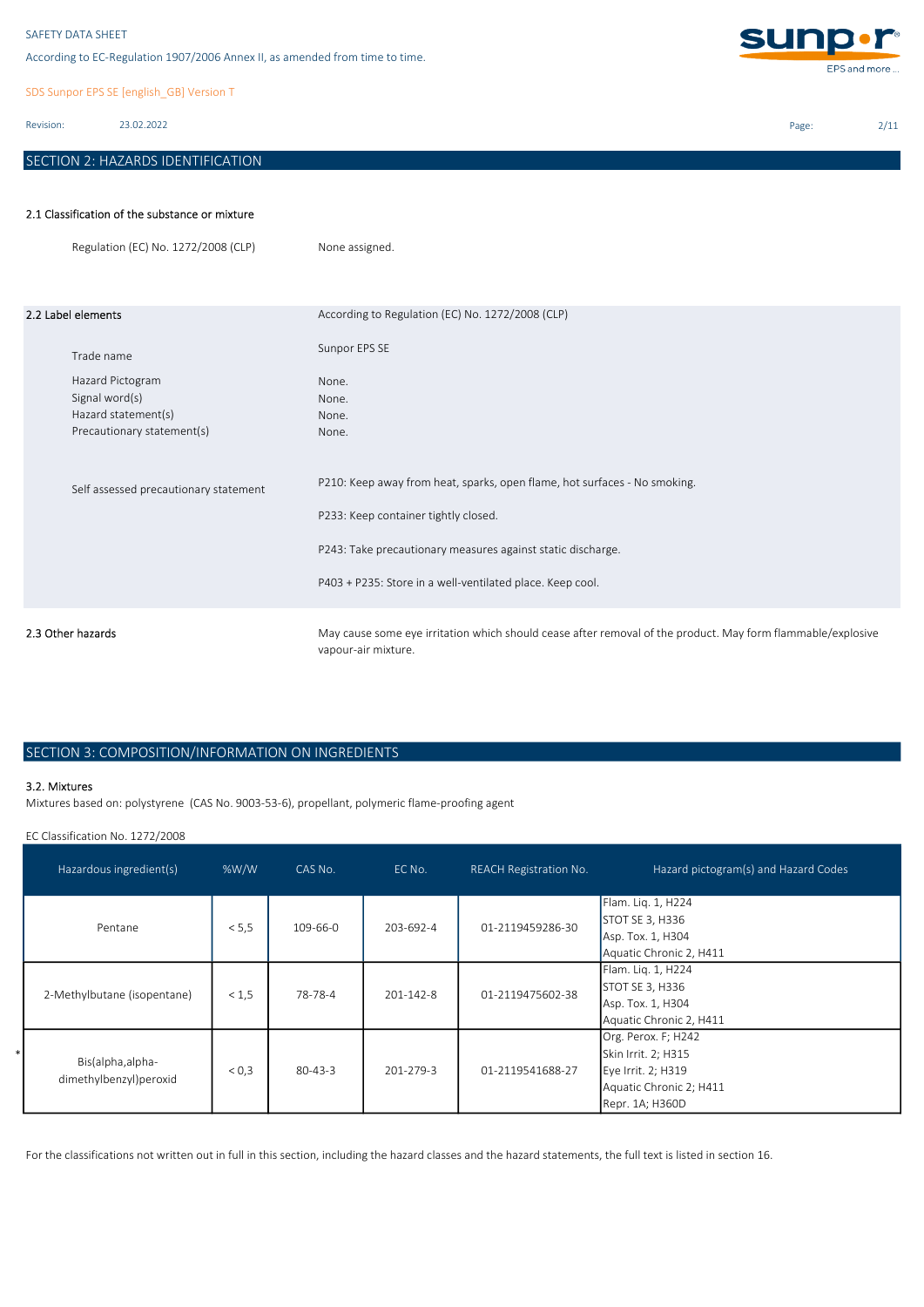According to EC-Regulation 1907/2006 Annex II, as amended from time to time.

SDS Sunpor EPS SE [english\_GB] Version T

Revision: 23.02.2022

SECTION 4: FIRST AID MEASURES



### 4.1 Description of first aid measures

| Inhalation   | Remove persons affected by vapour to fresh air. If symptoms persist, obtain medical attention.                                                       |
|--------------|------------------------------------------------------------------------------------------------------------------------------------------------------|
| Skin Contact | Wash skin with soap and water. If symptoms persist, obtain medical attention.                                                                        |
| Eve Contact  | Irrigate with eyewash solution or clean water, holding the eyelids apart, for at least 15 minutes. If symptoms<br>persist, obtain medical attention. |
| Ingestion    | Unlikely to be hazardous if swallowed. IF SWALLOWED: Do not induce vomiting. Obtain medical attention<br>immediately if ingested.                    |

# 4.2 Most important symptoms and effects, both acute and delayed

Eyes and Skin Contact: Redness, Irritation. Inhalation: Headache, Dizziness.

# 4.3 Indication of immediate medical attention and special treatment needed

Unlikely to be required but if necessary treat symptomatically.

# SECTION 5: FIRE-FIGHTING MEASURES

Product is not classified as flammable, but will burn on contact with flame or exposure to high temperature (see Section 9).

# 5.1 Extinguishing Media

| Suitable Extinguishing Media                                 | Water spray, foam, dry powder or CO2.                                                                                                                                                                                                                                                    |
|--------------------------------------------------------------|------------------------------------------------------------------------------------------------------------------------------------------------------------------------------------------------------------------------------------------------------------------------------------------|
| Unsuitable Extinguishing Media                               | Do not use water jet.                                                                                                                                                                                                                                                                    |
| 5.2 Special hazards arising from the substance<br>or mixture | This product may give rise to hazardous fumes in a fire. Hazardous Decomposition Products: Carbon monoxide,<br>Carbon dioxide, styrene, aliphatic hydrocarbons and traces of hydrogen bromide can be produced.                                                                           |
| Advice for fire-fighters Advice for fire-fighters            | Fire fighters should wear complete protective clothing including self-contained breathing apparatus. Chemical<br>protection suit. Keep containers cool by spraying with water if exposed to fire. Flammable concentrations of<br>pentane may accumulate on storage in closed containers. |



Page: 3/11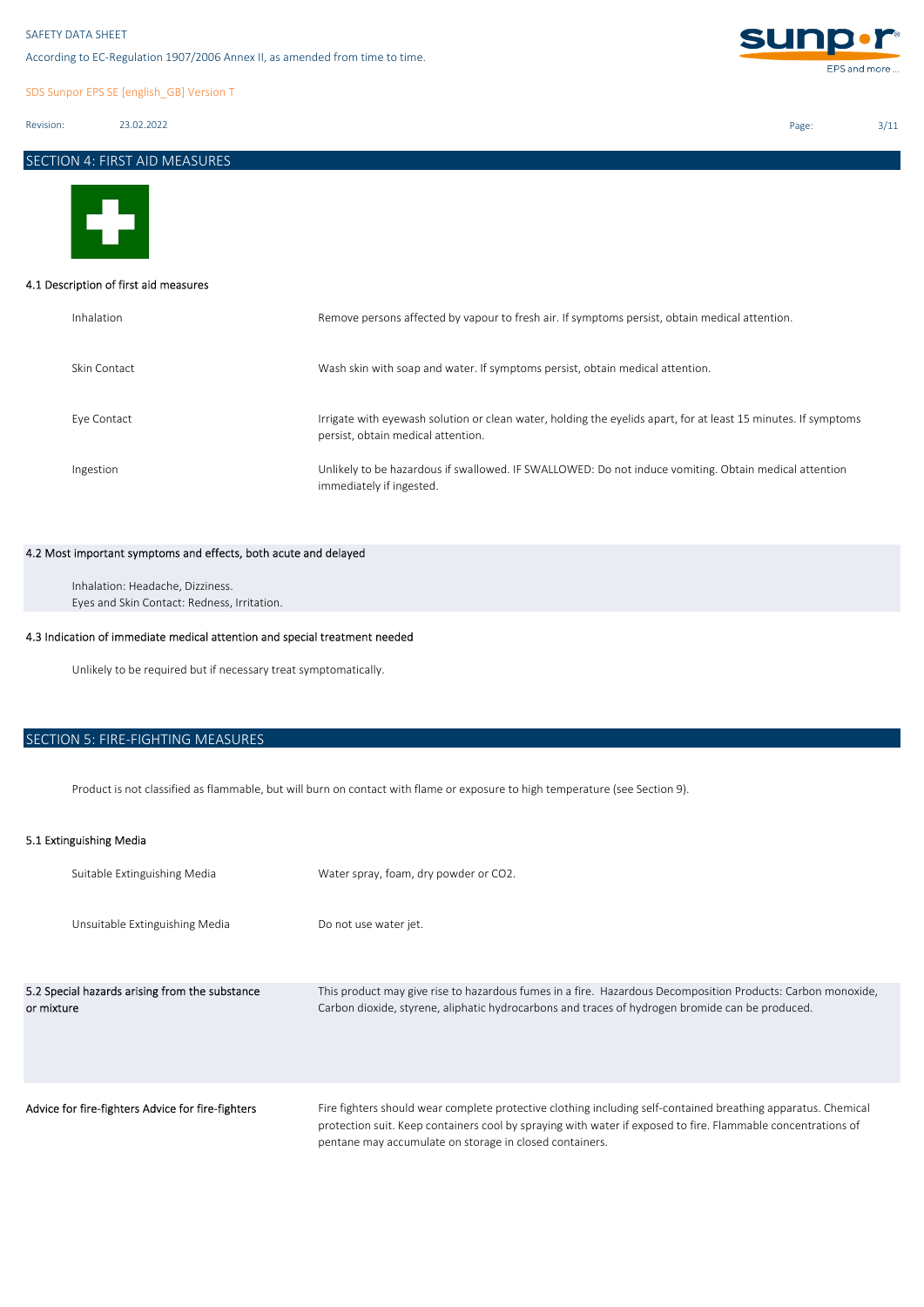SDS Sunpor EPS SE [english\_GB] Version T

Revision: 23.02.2022

# SECTION 6: ACCIDENTAL RELEASE MEASURES

6.1 Personal precautions, protective equipment and emergency procedures

Caution - spillages may be slippery.

Pentane can form explosive mixture with air. The pentane vapour is heavier than air; beware of pits and confined spaces. Remove or make safe all sources of ignition. Avoid friction, sparks, or other means of ignition. Take precautionary measures against static discharges. Use only non-sparking tools.

### 6.2 Environmental precautions

Prevent entry into drains.

### 6.3 Methods and material for containment and cleaning up

If safe to do so: Small spillages: Sweep up and shovel into waste drums or plastic bags. Transfer to a lidded container for disposal or recovery. Large spillages: Use vacuum equipment suitable for use in hazardous locations for collecting spilt materials, where practicable. Transfer to a lidded container for disposal or recovery.

# 6.4 Reference to other sections

See Also Section 8 and 13.

# SECTION 7: HANDLING AND STORAGE

#### 7.1 Precautions for safe handling

Provide adequate ventilation, including appropriate local extraction. Do not breathe dust. Avoid generation of dust clouds. Should be kept away from naked flames and other sources of ignition. Extinguish any other fire. Remove or make safe all sources of ignition. Avoid friction, sparks, or other means of ignition. The electrical system should be spark-free. Do not eat, drink or smoke when using this product. Take precautionary measures against static discharges. Ensure adequate earthing. Avoid release to the environment. Permission must be obtained from the appropriate Local Authority before disposing of waste material.

#### Process Hazards

Take precautionary measures against static discharges. To avoid the buildup of static electric charge, and also the formation of an explosive pentane-air mixture, containers should be fully emptied when processing. Line velocity should not exceed 8m/s during normal pumping operations. All parts of the plant and equipment should be electrically bonded together and connected to earth. Electrical continuity should be checked at regular intervals. Antistatic clothing and footwear should be used.



Page: 4/11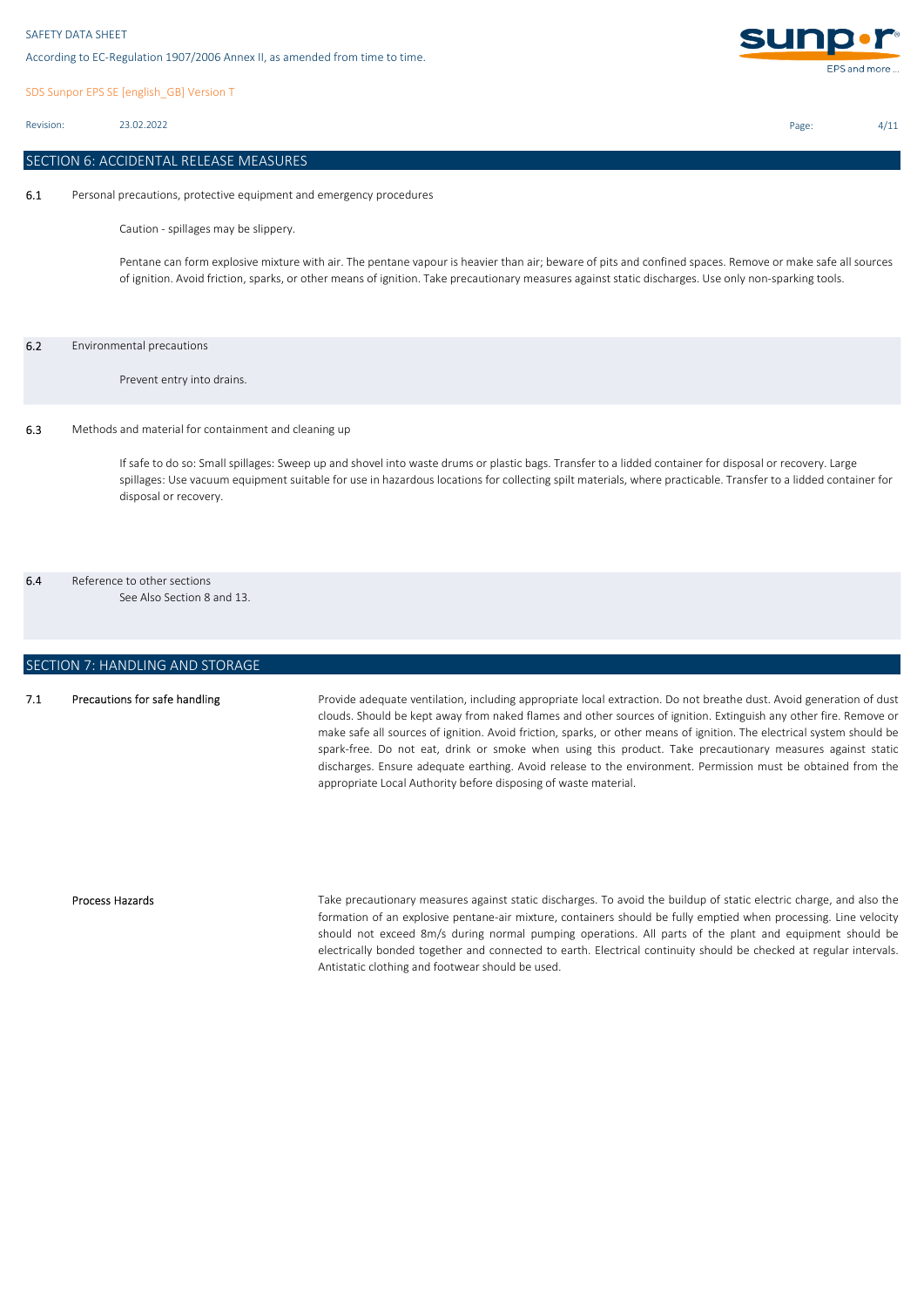According to EC-Regulation 1907/2006 Annex II, as amended from time to time.

SDS Sunpor EPS SE [english\_GB] Version T

| Revision: | 23.02.2022 |
|-----------|------------|



Page: 5/11

| 7.2 | Conditions for safe storage, including<br>any incompatibilities | Flammable concentrations of pentane may accumulate on storage in closed containers. Before unloading freight<br>containers, keep doors open and ventilate for one hour.Keep container tightly closed, in a cool, well ventilated<br>place.Keep away from direct sunlight and other sources of heat or ignition. Keep away from rain and moist<br>conditions. Bulk: Keep under inert gas. Open top tanks should be covered with an open rigid grid. Take precautionary<br>measures against static discharges. The electrical system should be spark-free. The product is usually supplied in<br>fibreboard octabins. |
|-----|-----------------------------------------------------------------|---------------------------------------------------------------------------------------------------------------------------------------------------------------------------------------------------------------------------------------------------------------------------------------------------------------------------------------------------------------------------------------------------------------------------------------------------------------------------------------------------------------------------------------------------------------------------------------------------------------------|
|     | Specific design for storage rooms or<br>vessels                 | Storage rooms should be kept cool to reduce pentane release, and provided with a suitable ventilation system to<br>prevent accumulation of pentane. In addition, safety devices to alert any build up of pentane/air explosive mixtures<br>should be used. The electrical system should be spark-free.                                                                                                                                                                                                                                                                                                              |
|     | Storage Temperature                                             | Ambient.                                                                                                                                                                                                                                                                                                                                                                                                                                                                                                                                                                                                            |
|     | Incompatible materials                                          | Avoid storing or handling in conjunction with UN Class 1 explosives.                                                                                                                                                                                                                                                                                                                                                                                                                                                                                                                                                |
|     | Suitable containers                                             | Steel (drums).                                                                                                                                                                                                                                                                                                                                                                                                                                                                                                                                                                                                      |
|     |                                                                 |                                                                                                                                                                                                                                                                                                                                                                                                                                                                                                                                                                                                                     |

7.3 Specific end use(s)

Used primarily for the manufacture of foamed thermal insulation and packaging.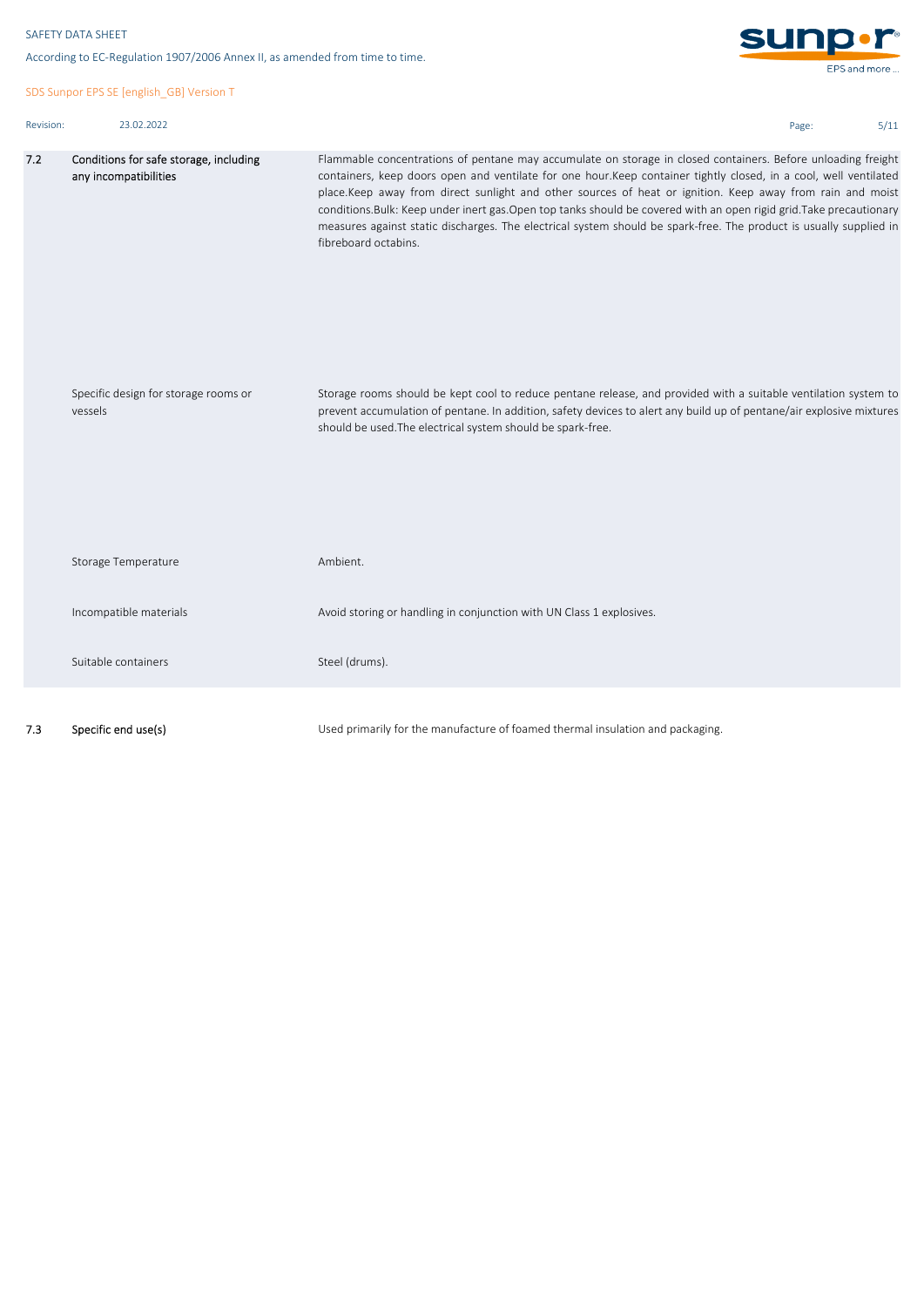SDS Sunpor EPS SE [english\_GB] Version T

Revision: 23.02.2022

# SECTION 8: EXPOSURE CONTROLS/PERSONAL PROTECTION

### 8.1 Control parameters

Occupational Exposure Limits

# United Kingdom:

.

109-66-0: pentane 78-78-4: isopentane; 2-methylbutane TWA value 3,000 mg/m3 ; 1,000 ppm (OEL (EU)) indicative TWA value 1,800 mg/m3 ; 600 ppm (WEL/EH 40 (UK))

# TWA value 3,000 mg/m3 ; 1,000 ppm (OEL (EU)) indicative

TWA value 1,800 mg/m3 ; 600 ppm (WEL/EH 40 (UK))

### 8.2 Exposure controls

8.2.1 Appropriate engineering controls Use only in well-ventilated areas.

8.2.2 Personal protection equipment

### Eye/face protection



Skin protection (Hand protection/ Other)



Respiratory protection



Thermal hazards

Safety spectacles.

Wear suitable gloves. Recommended: Impervious gloves (EN 374). Breakthrough time of the glove material: refer to the information provided by the gloves' producer. Wear suitable protective clothing. Antistatic safety shoes or antistatic boots.

An approved dust mask should be worn if dust is generated during handling.

Not applicable.

European Community and local provisions on Volatile Organic Substances (VOC), are to be fulfilled when they are applicable to the EPS industry.

Page: 6/11



8.2.3 Environmental Exposure Controls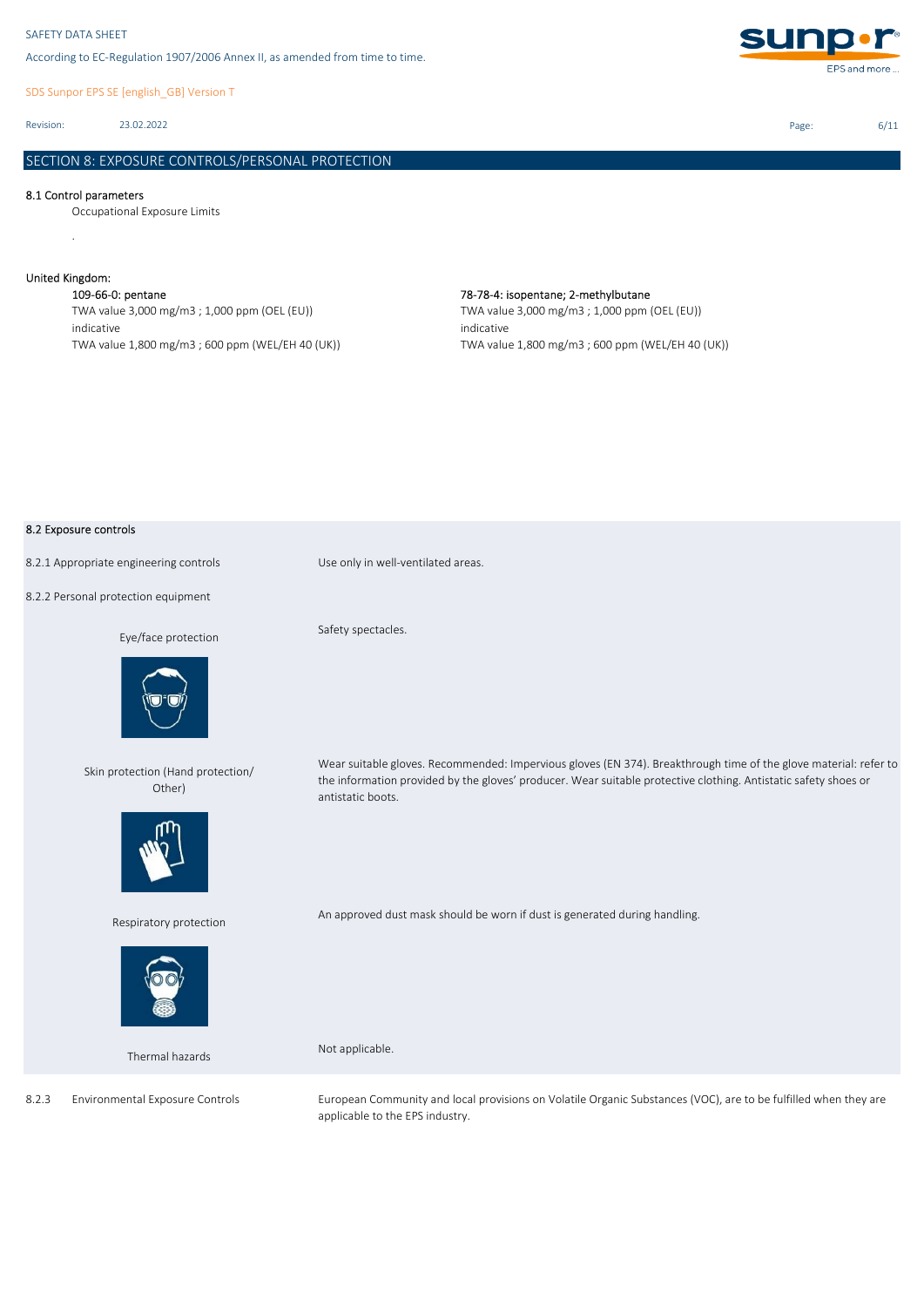SDS Sunpor EPS SE [english\_GB] Version T

Revision: 23.02.2022

# SECTION 9: PHYSICAL AND CHEMICAL PROPERTIES

These properties are the most relevant.

# 9.1 Information on basic physical and chemical properties

| Form                           | Solid, Small spherical beads.                                       |
|--------------------------------|---------------------------------------------------------------------|
| Colour                         | White or colored                                                    |
| Odour                          | Perceptible odour.                                                  |
| Odour Threshold (ppm)          | Not established.                                                    |
| pH (Value)                     | Not applicable.                                                     |
| Melting Point (°C)             | Not available.                                                      |
| Boiling Point (°C)             | Not available.                                                      |
| Flash Point (°C)               | <-50°C (Pentane)                                                    |
| Upper Explosive Limit (UEL)    | 7.8% (v/v) (Pentane)                                                |
| Lower Explosive Limit (LEL)    | 1.3% (v/v) (Pentane)                                                |
| Auto Ignition Temperature (°C) | 285°C (Pentane) (ASTM E-659)                                        |
| Evaporation rate               | Not available.                                                      |
| Flammability (solid, gas)      | In use, may form flammable/explosive vapour-air mixture.            |
| Vapour Pressure (mm Hg)        | Not available.                                                      |
| Vapour Density (Air=1)         | 2.5 (Pentane)                                                       |
| Density (g/ml)                 | 1020-1050kg/m <sup>3</sup> @ 20°C (beads)                           |
| Bulk Density (g/ml)            | circa. 600kg/m <sup>3</sup> @ 20°C                                  |
| Softening Point (°C)           | 70-75°C (beads expand with evolution of pentane)                    |
| Solubility (Water)             | Insoluble.                                                          |
| Solubility (Other)             | Soluble in aromatic hydrocarbons, halogenated solvents and ketones. |
| Partition Coefficient (n-      | Not available.                                                      |
| Octanol/water)                 |                                                                     |
| Decomposition Temperature (°C) | Not available.                                                      |
| Viscosity (mPa.s)              | Not established.                                                    |
| <b>Explosive properties</b>    | In use, may form flammable/explosive vapour-air mixture.            |
| Oxidising properties           | Not oxidising.                                                      |
| 9.2 Other information          | None.                                                               |
|                                |                                                                     |

|      | SECTION 10: STABILITY AND REACTIVITY |                                                                                                                                                                                                        |  |  |  |
|------|--------------------------------------|--------------------------------------------------------------------------------------------------------------------------------------------------------------------------------------------------------|--|--|--|
| 10.1 | Reactivity                           | Stable under normal conditions.                                                                                                                                                                        |  |  |  |
| 10.2 | Chemical stability                   | Stable under normal conditions.                                                                                                                                                                        |  |  |  |
| 10.3 | Possibility of hazardous reactions   | In use, may form flammable/explosive vapour-air mixture.                                                                                                                                               |  |  |  |
| 10.4 | Conditions to avoid                  | Keep away from heat, sources of ignition and direct sunlight.                                                                                                                                          |  |  |  |
| 10.5 | Incompatible materials               | Avoid storing or handling in conjunction with UN Class 1 explosives.                                                                                                                                   |  |  |  |
| 10.6 | Hazardous Decomposition Product(s)   | Pentane, styrene monomer, carbon monoxide, hydrogen bromide. (in case of fire or during hot wire cutting).<br>Release of pentane increases with temperature. (beads expand with evolution of pentane). |  |  |  |



Page: 7/11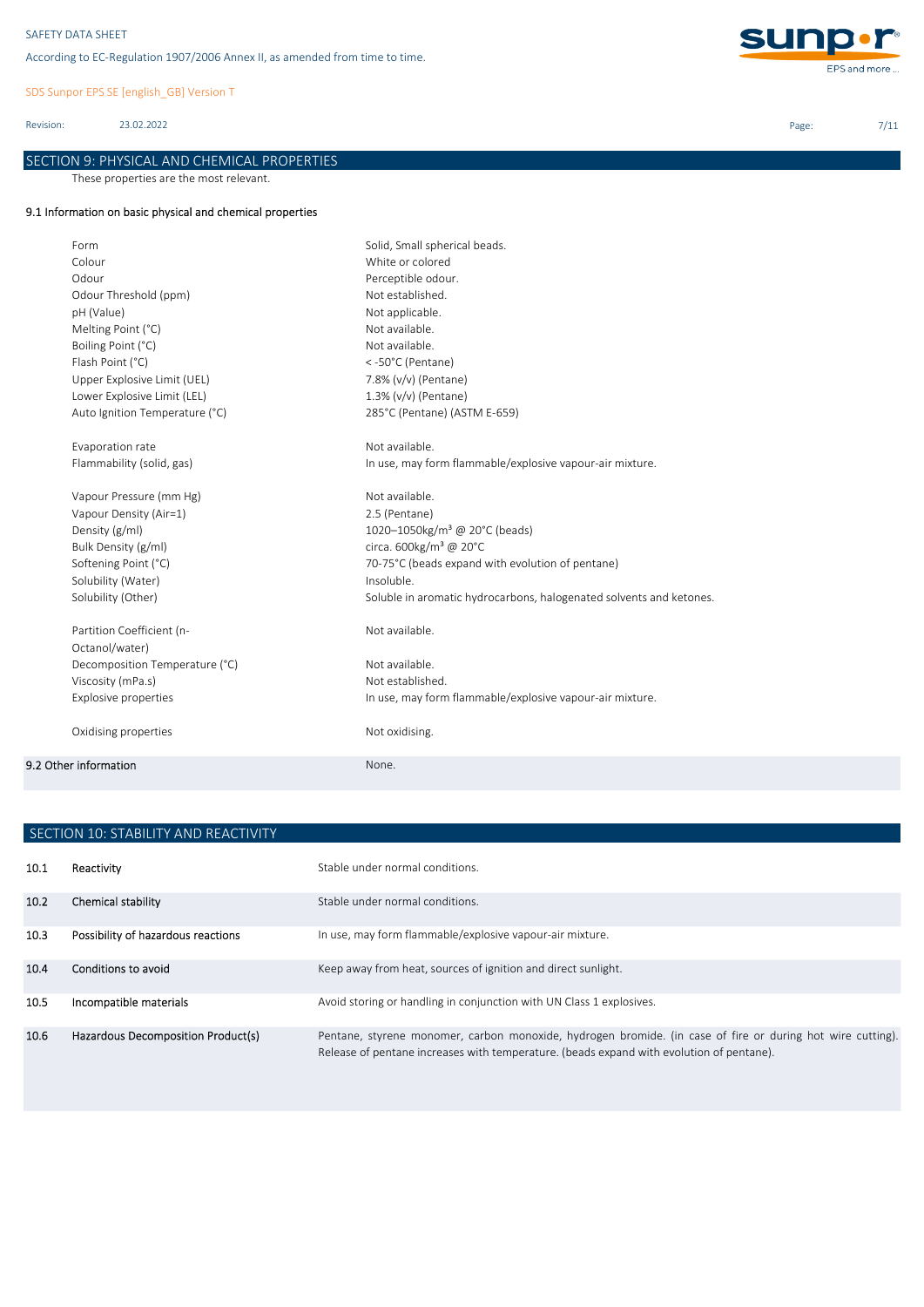SDS Sunpor EPS SE [english\_GB] Version T

Revision: 23.02.2022

# SECTION 11: TOXICOLOGICAL INFORMATION

This assessment is based on information available on similar products.

# 11.1 Information on toxicological effects

11.1.1 Polymer

| The product can evolve pentane vapours, which at high concentrations may lead to dizziness, headache and<br>anaesthetic effects. |
|----------------------------------------------------------------------------------------------------------------------------------|
| Unlikely to be hazardous if swallowed.                                                                                           |
| No data.                                                                                                                         |
| No data.                                                                                                                         |
| May cause irritation to skin and eyes.                                                                                           |
| No data.                                                                                                                         |
| No data.                                                                                                                         |
| No data.                                                                                                                         |
| No data.                                                                                                                         |
| No data.                                                                                                                         |
| No data.                                                                                                                         |
|                                                                                                                                  |

## 11.2 Other information None.

SECTION 12: ECOLOGICAL INFORMATION

This environmental hazard assessment is based on information available on similar products.

This product contains substances which are classified as dangerous for the environment. However recent studies on aquatic organisms have shown that EPS-beads, while containing these substances, do not need to be classified for environmental hazard.

12.1 Toxicity Aquatic invertebrates:: EC50 (48 h) > 100 mg/l, Daphnia magna (OECD Guideline 202, part 1, static) Nominal concentration. The product has low solubility in the test medium. An eluate has been tested. No toxic effects occur within the range of solubility.

> Aquatic plants:: EC50 (48 h) > 100 mg/l, EC50 (72 h) > 100 mg/l (growth rate), Desmodesmus subspicatus (OECD Guideline 202, part 1, static) Nominal concentration. The product has low solubility in the test medium. An eluate has been tested.

| 12.2 | Persistence and degradability      | The product itself has not been tested. In accordance with the required stability the product is not readily biodegradable.<br>The statement has been derived from the structure of the product. It can be largely eliminated from the water by abiotic<br>processes, e.g. mechanical separation. |
|------|------------------------------------|---------------------------------------------------------------------------------------------------------------------------------------------------------------------------------------------------------------------------------------------------------------------------------------------------|
| 12.3 | Bioaccumulative potential          | The product has low potential for bioaccumulation.                                                                                                                                                                                                                                                |
| 12.4 | Mobility in soil                   | The product is essentially insoluble in water. Expandable polystyrene sinks in fresh water, may float or sink in sea water.                                                                                                                                                                       |
| 12.5 | Results of PBT and vPvB assessment | Not classified as PBT or vPvB                                                                                                                                                                                                                                                                     |
| 12.6 | Other adverse effects              | Pentane has very low Global Warming Potential (<0.00044) and zero Ozone Depletion Potential.                                                                                                                                                                                                      |



Page: 8/11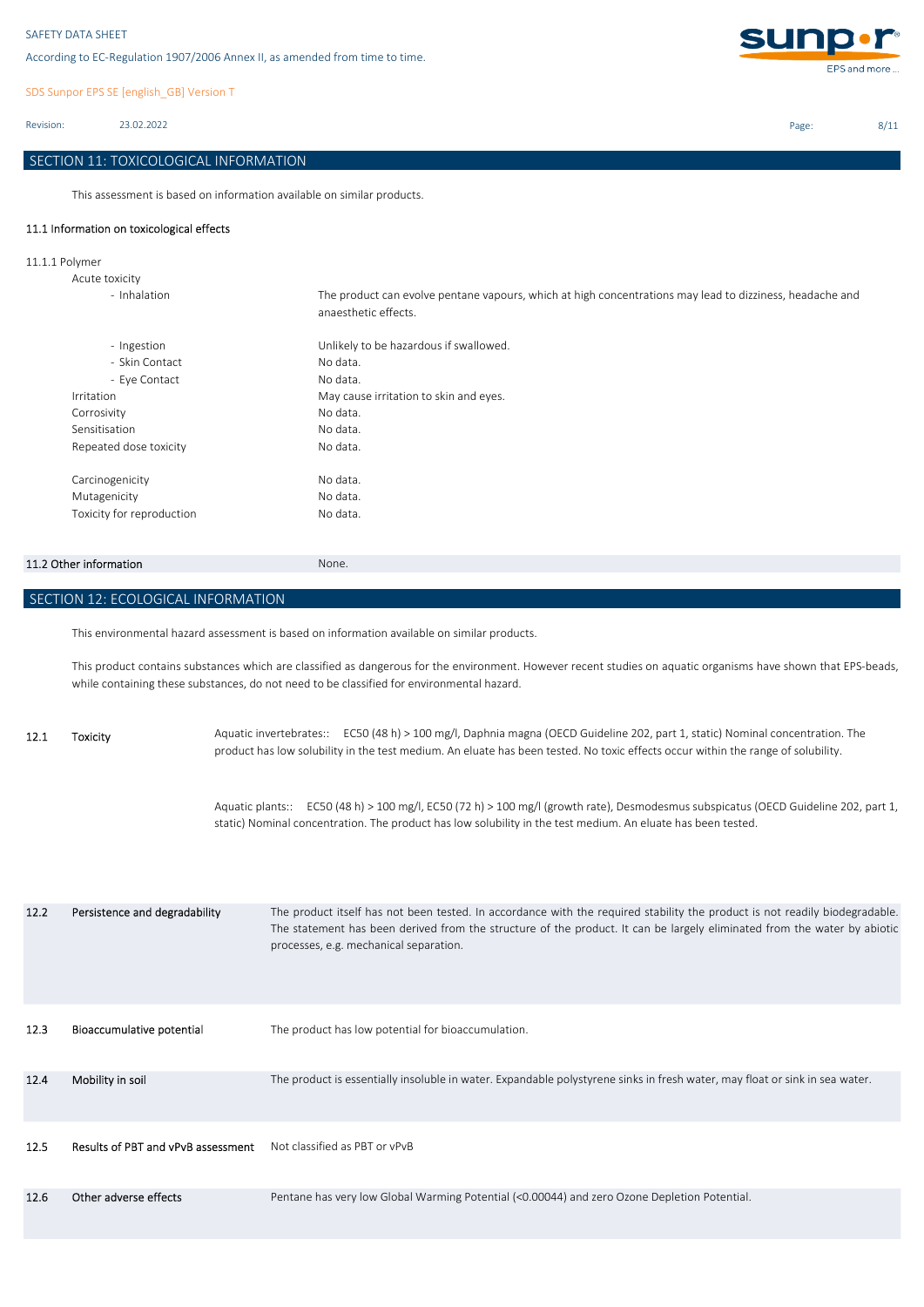SDS Sunpor EPS SE [english\_GB] Version T

Revision: 23.02.2022

| SECTION 13: DISPOSAL CONSIDERATIONS |  |  |  |
|-------------------------------------|--|--|--|
|-------------------------------------|--|--|--|

Surplus, unused, old beads may still contain residual pentane. Therefore product has to be treated using all the safety measures in place for the fresh material. See Also Section 7.

| 13.1 | Waste treatment methods | Recover or recycle if possible. Remove all packaging for recovery or disposal. Normal disposal is via incineration<br>operated by an accredited disposal contractor. |
|------|-------------------------|----------------------------------------------------------------------------------------------------------------------------------------------------------------------|
|      |                         |                                                                                                                                                                      |

| 13.2 | <b>Additional Information</b> | Dispose of contents in accordance with local, state or national legislation. |
|------|-------------------------------|------------------------------------------------------------------------------|
|      |                               |                                                                              |

| SECTION 14: TRANSPORT INFORMATION |                                                                            |                                                                                                                                                                                                                                             |
|-----------------------------------|----------------------------------------------------------------------------|---------------------------------------------------------------------------------------------------------------------------------------------------------------------------------------------------------------------------------------------|
| 14.1                              | UN number                                                                  | UN2211                                                                                                                                                                                                                                      |
| 14.2                              | Proper Shipping Name                                                       | POLYMERIC BEADS, EXPANDABLE, evolving flammable vapour.                                                                                                                                                                                     |
| 14.3                              | Transport hazard class(es)                                                 | $9\,$                                                                                                                                                                                                                                       |
| 14.4                              | <b>Packing Group</b>                                                       | $\ensuremath{\mathsf{III}}\xspace$                                                                                                                                                                                                          |
| 14.5                              | <b>Environmental hazards</b>                                               | None.<br>Not classified as a Marine Pollutant.                                                                                                                                                                                              |
| 14.6                              | Special precautions for user                                               | 633: Keep away from any source of ignition.                                                                                                                                                                                                 |
|                                   |                                                                            | Transport or conveyance within the manufacturing premises: Refer to the internal procedures and information<br>provided by this document.                                                                                                   |
|                                   |                                                                            | Transport or conveyance outside the manufacturing premises: Apply the requirements of the regulations on<br>transport of dangerous goods and the manufacturer's recommendation on safe loading, transporting, unloading of<br>the material. |
| 14.7                              | Transport in bulk according to Annex<br>II of MARPOL73/78 and the IBC Code | Not applicable.                                                                                                                                                                                                                             |
| 14.8                              | <b>Additional Information</b>                                              | Hazard Identification Number: 90<br>Tunnel Restriction Code: D/E<br>IMDG EMS F-A, S-I                                                                                                                                                       |
|                                   | Hazard label(s)                                                            |                                                                                                                                                                                                                                             |
|                                   | Sea transport (IMDG)                                                       |                                                                                                                                                                                                                                             |
|                                   | Air transport (ICAO/IATA)                                                  | $\begin{smallmatrix} \blacksquare \blacksquare \blacksquare \blacksquare \blacksquare \end{smallmatrix}$                                                                                                                                    |

UN Class 9 miscellaneous hazard label



Page: 9/11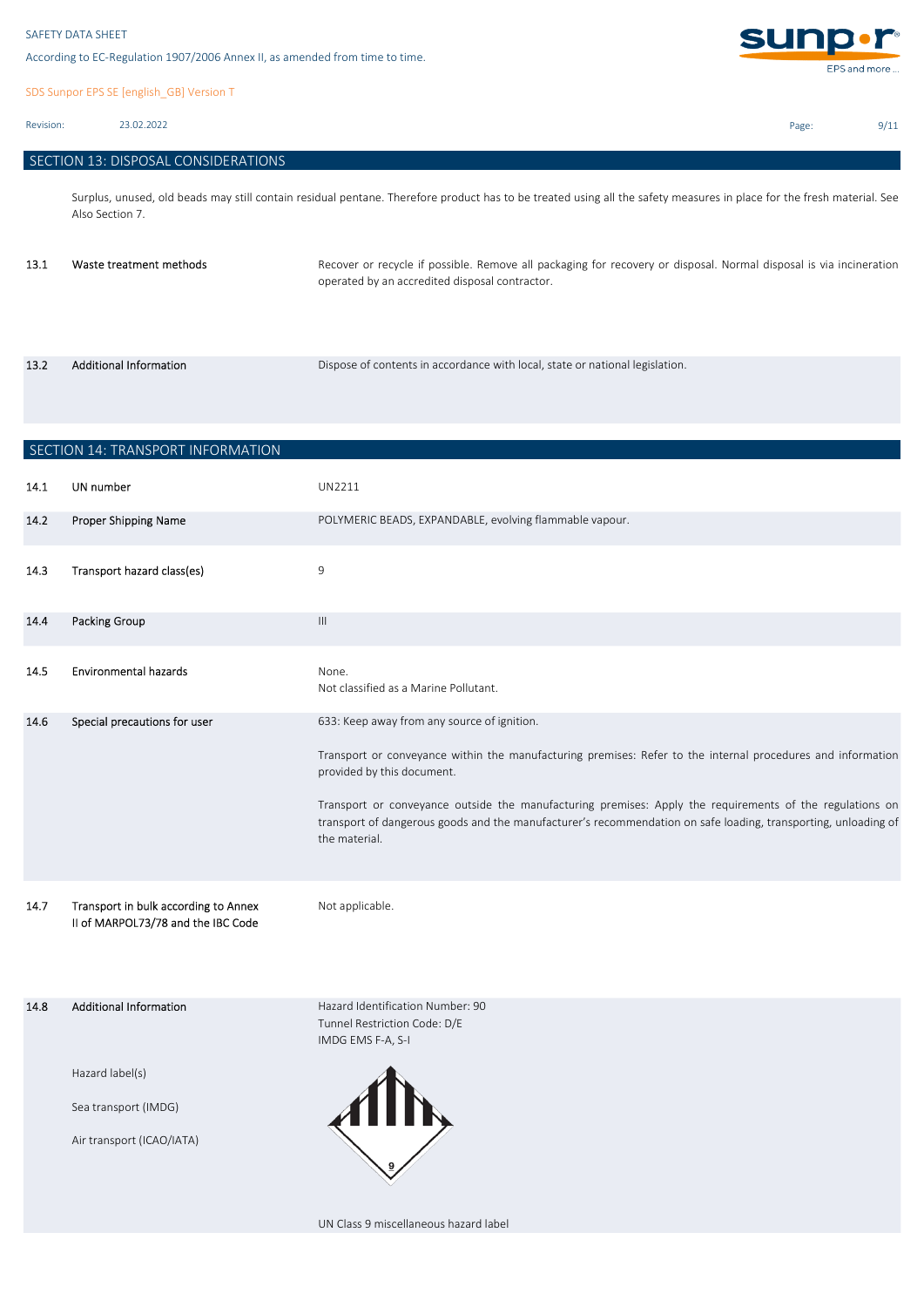SDS Sunpor EPS SE [english\_GB] Version T

23.02.2022 Revision:

## SECTION 15: REGULATORY INFORMATION

#### 15.1 Safety, health and environmental regulations/legislation specific for the substance or mixture

The data should be considered when making any assessment under the Control of Substances Hazardous to Health Regulations (COSHH), and related guidance, for example, 'COSHH Essentials' (United Kingdom).

Directive 94/62/EC on packaging and packaging waste.

If other regulatory information applies that is not already provided elsewhere in this safety data sheet, then it is described in this subsection.

15.2 Chemical Safety Assessment Chemical Safety Assessment not required. Exposure scenarios of registered components are available on request.

# SECTION 16: OTHER INFORMATION

\* \* \* \* \* \* \* \* In addition to the information given in the safety data sheet we refer to the product specific 'Technical Information'.

Full text of the classifications, including the hazard classes and the hazard statements, if mentioned in section 2 or 3:

| Asp. Tox.              | Aspiration hazard                                  |
|------------------------|----------------------------------------------------|
| Flam. Lig.             | Flammable liquids                                  |
| <b>STOT SE</b>         | Specific target organ toxicity $-$ single exposure |
| <b>Aquatic Chronic</b> | Hazardous to the aquatic environment - chronic     |
| H224                   | Extremely flammable liquid and vapour.             |
| H304                   | May be fatal if swallowed and enters airways.      |
| H336                   | May cause drowsiness or dizziness.                 |
| H411                   | Toxic to aquatic life with long lasting effects.   |
| H <sub>242</sub>       | Heating may cause a fire                           |
| H315                   | Causes skin irritation                             |
| H319                   | Causes serious eye irritation                      |
| H360D                  | May damage the unborn child.                       |
| Org. Perox.            | Organic peroxides                                  |
| Skin Irrit.            | Skin corrosion/irritation                          |
| Eye Irrit.             | Serious eye damage/eye irritation                  |
| Repr.                  | Reproductive toxicity                              |

\* Data changed from previous version



Page: 10/11